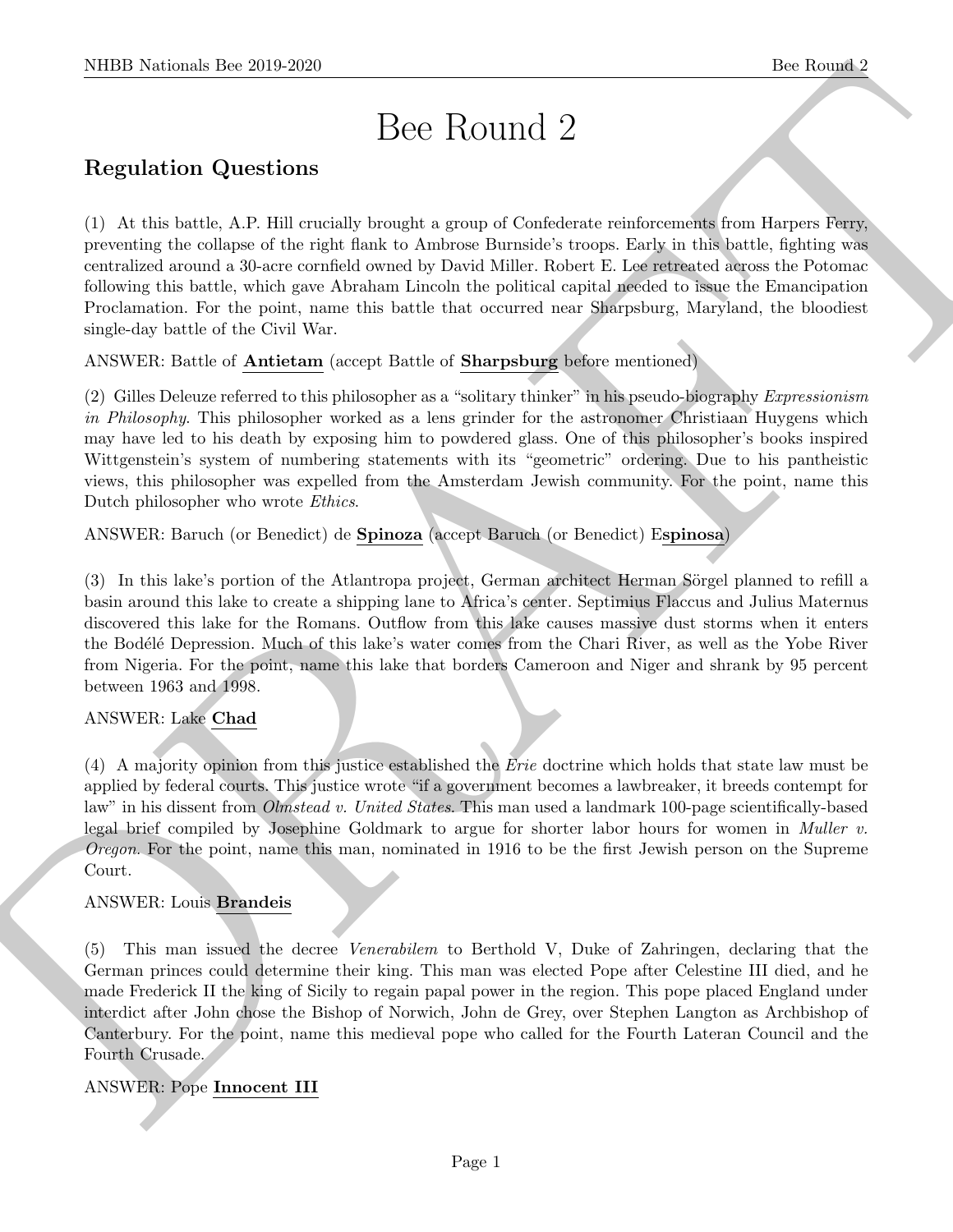(6) After Alexander the Great conquered this city, he installed Orepius as its ruler. Tarkhun was the ruler of this city before being defeated by Qutayba ibn Muslim. Following the Battle of Talas, this city became home to the first paper mill in the Islamic world. The Shah-i-Zinda royal tombs are located in this city which served as a stop along the Silk Road. The Gur-e Amir mausoleum was built by a ruler of this city who was famed for his Sack of Delhi. For the point, name this city used as Tamerlane's capital, the second largest city in Uzbekistan.

# ANSWER: Samarkand (accept Markanda)

(7) During Hyksos rule, this god was syncretized with Hadad to form a new chief deity. This god's temples were decorated with images of a mysterious animal called a "sha." At the Temple of Hibis, this god was depicted fighting Apep, the god of chaos. The defeat of this god was celebrated with a hippopotamus hunt. This god is the brother of Osiris, who he killed and dismembered. This god's conflict with his nephew may have been inspired by the invading Nubians. For the point, name this god of the desert whose myths are filled with his conflicts with his nephew, Horus.

# ANSWER: Seth

(8) Two followers of this man, Fred Dryer and William Shakespeare, were convicted in the 1922 murder of Reverend James Eason, who this man had expelled from the UNIA. Chandler Owen led a movement against this man after he met with KKK Grand Wizard Edward Young Clarke in Atlanta. This man was imprisoned for five years for mail fraud after purchasing the SS Yarmouth as head of the Universal Negro Improvement Association. For the point, name this Black leader who advocated for African-Americans to return to Africa on his Black Star Line.

# ANSWER: Marcus Garvey

(9) This treaty superseded Alexander VI's earlier papal bull Inter caetera, and an addendum to this treaty was motivated by the discovery of the Maluku Islands, once known as the Spice Islands. Prior to its extension by the Treaty of Zaragoza, this treaty only applied to one side of the Earth. This treaty has been invoked in Chilean claims on Antarctica. King John II negotiated this agreement to avoid ceding India to his country's only European neighbor. For the point, name this 1494 treaty that divided up the New World between Spain and Portugal.

# ANSWER: Treaty of Tordesillas

NIBB Noticeals line 2019.269<br>
(b) Alexander the Green connected this side, he included Origin as As ends. Indeed, we can be a letter of the Associate the Green connected by the sign of the State and the sign of the Higher (10) Under this leader's administration, the Bird Commission addressed forced property confiscation. MP Arthur-Joseph Lapointe helped this leader navigate the Conscription Crisis. This leader said he "would not give a five-cent piece" for unemployment relief during an election loss to Richard Bedford Bennett. Governor-General Lord Byng refused to dissolve parliament at the request of this leader, instead asking Conservative Arthur Meighen to form a government. For the point, name this longest-serving Canadian Prime Minister.

# ANSWER: William Lyon Mackenzie King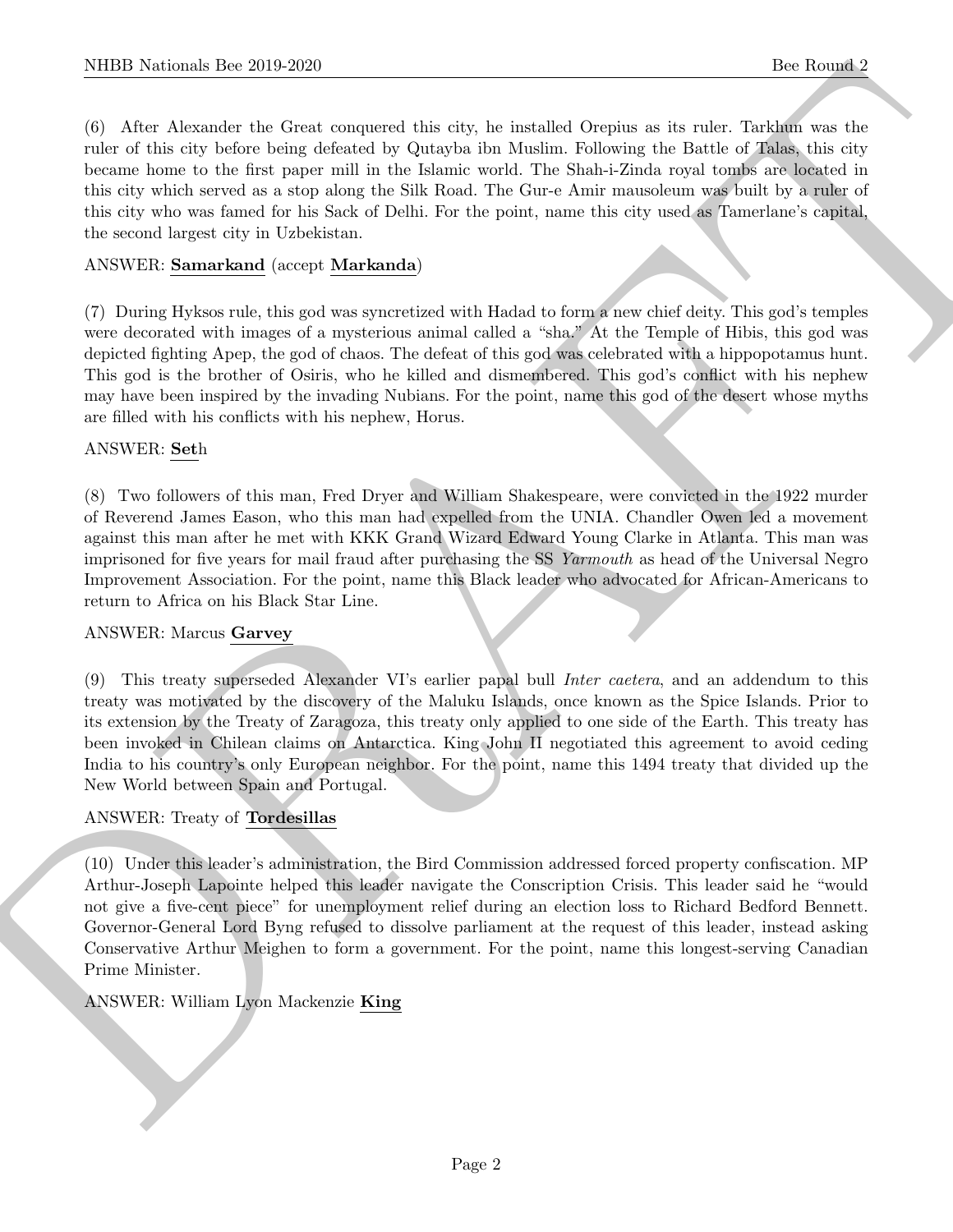(11) One of this architect's buildings housed the Shuckburgh telescope, used in the first assisted observation of Mercury's transit. This architect's only work constructed in the United States serves as the campus headquarters for the College of William and Mary. This architect designed a church that was the site of the funerals of Winston Churchill and Margaret Thatcher. For the point, name this architect who designed the Old Royal Observatory in Greenwich and St. Paul's Cathedral as well as redesigning much of London after the Great Fire in 1666.

# ANSWER: Sir Christopher Wren

(12) This politician's "Hands" ad showed a white man crumpling a job rejection letter while a narrator insisted "you were the best qualified." An amendment named for this politician forbids the use of foreign aid funds for abortions. Michael Jordan was criticized for declining to endorse the first African-American student at Clemson, Harvey Gantt, in his race against this politician. This politician worked with Joe Biden to reform United Nations funding as head of the Senate Foreign Relations Committee. For the point, name this senator from North Carolina.

# ANSWER: Jesse Helms

(13) Strabo wrote about the Mysians of this region who did not consume living things, known as kapnobatai or "smoke-treaders." One legend of Orpheus says that, while mourning the death of Eurydice, he rejected the women of this region who then tore him to pieces. Plato's students, Python and Heraclides, were showered with rewards for killing a king of this region, Cotys I. Javelin-carrying infantry called "peltast" came from this region from which Spartacus also hailed. For the point, name this ancient region, located largely in modern Bulgaria.

# ANSWER: Thrace

(14) A terrorist from this country hired a woman who went by the name Dhanu to kill another country's prime minister with an explosive belt. The Koneswaram is a temple that has been reconstructed in this country's city of Trincomalee. Velupillai Prabhakaran headed an organization in this country that fought a 25 year civil war against a coalition that included the Indian Peace Keeping Force. That group fought against the majority Sinhalese government of this country. For the point, name this nation, the base of the Liberation Tigers of Tamil Eelam.

ANSWER: Democratic Socialist Republic of Sri Lanka

NIBB Noticeals line 2019.269<br>
(1) Noticeal and Statistical and Statistical and Statistical and Statistical and Statistical and Statistical and Statistical and Statistical and Statistical and Statistical and Statistical an (15) During a 2007 debate, one of these locations was compared by Rudy Giuliani to Mitt Romney's mansion. Attention to these locations grew after the shooting death of Kate Steinle. In October, 2017, Jerry Brown signed a bill effectively making the state of California one of these locations, which led Donald Trump to threaten to cut all federal funding and Jeff Sessions to suggest state leaders were "radical extremists." For the point, give this term for jurisdictions that limit their cooperation with the federal government's enforcement of immigration law.

ANSWER: Sanctuary cities (accept any answer involving sanctuary)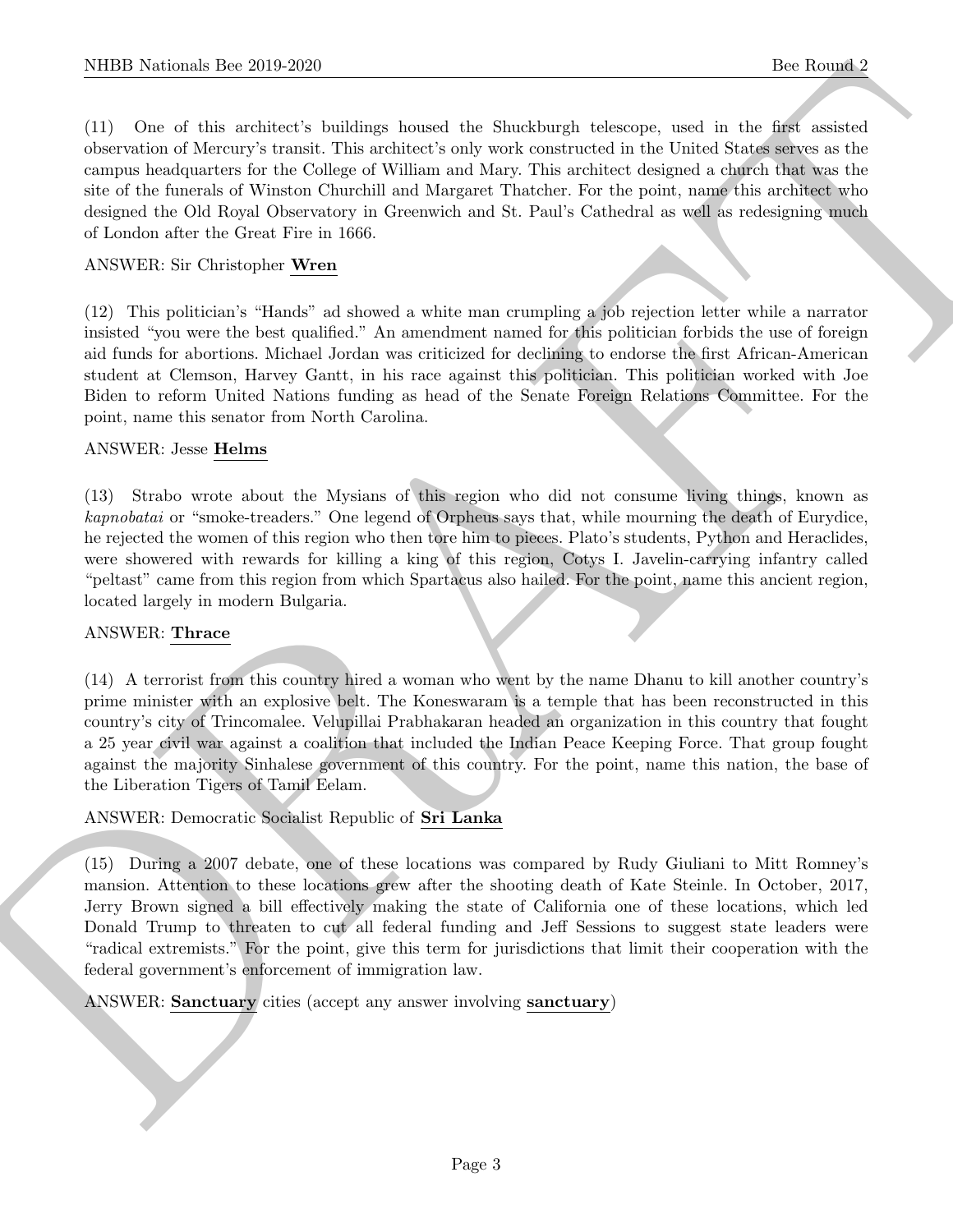(16) An African-American orator nicknamed "Black Harry" Hosier was a popular circuit-rider during this event. The newspaper *Signs of the Times* promoted the ideas of one group from this event in the lead-up to the "Great Disappointment." A 20,000-strong camp meeting in Bourbon County, Kentucky during this event was called the Cane Ridge Revival. Followers of Baptist preacher William Miller during this event later split into various Adventist sects. For the point, name this Protestant religious revival during the early 19th century.

# ANSWER: Second Great Awakening

(17) This ruler was forced to change his initial successor due to influence of the sect of Skhariya the Jew. This man gained supremacy over a neighboring city by crushing their forces at the Battle of Shelon River and later promulgated the first Sudebnik law code. This husband of Zoe Palaiologina refused to pay tribute to Akhmat Khan and successfully threw off the Tatar "yoke" at the Great Stand on the Ugra River. For the point, name this Great Prince of Moscow who successfully gathered the Russian lands, known as the "Great'

ANSWER: Ivan III Vasilyevich (accept Ivan the Great before mentioned)

(18) This figure's role in political affairs increased after their spouse's affair with Dovie Beams was exposed. The Beatles's decision to decline an invitation from this figure to attend a private event led to a national backlash and a mob trying to prevent them from leaving the country. This woman served as a four-term representative after a five-year exile in Hawaii, where she was forced to go after her husband was overthrown in the People Power Revolution. For the point, name this woman who was convicted in 2018 in the anti-graft court of the Philippines.

# ANSWER: Imelda Marcos

(19) A controversial theory about this film holds that the protagonist's work at a bathhouse is a metaphor for childhood prostitution. The director of this film, which won an Academy Award in 2002, represented the rampant greed shown by people during the "Lost Decade" in his country by having a child's parents turn into pigs. Near the end of this film, the main character realizes that the dragon Haku is the representation of a river in which she nearly drowned. Chihiro is transported to another world in, for the point, what film by Hayao Miyazaki?

# ANSWER: Spirited Away (accept Sen to Chihiro no Kamikakushi, accept Sen and Chihiro's Spiriting Away)

NIBB Noticeals line 200 200<br>
100 Advanced methods acceled absolute "Elect Hero" was a popular change of the Real of the Real of the Microsoft change of the Microsoft and the State control of the State control of the State (20) A man of this ancestry nicknamed "Silent Charlie" got New York's delegation to flip from Champ Clark at the 1912 Democratic National Convention. James Kelso failed to prevent violence from breaking out against a parade of people of this ancestry in the Orange Riots. One leader of this ancestry was often depicted as a tiger by Thomas Nast. "Coffin notices" incriminated a secret society of people of this ancestry called the Molly Maguires. For the point, people of what ancestry led the political machine, Tammany Hall?

# ANSWER: Irish-Americans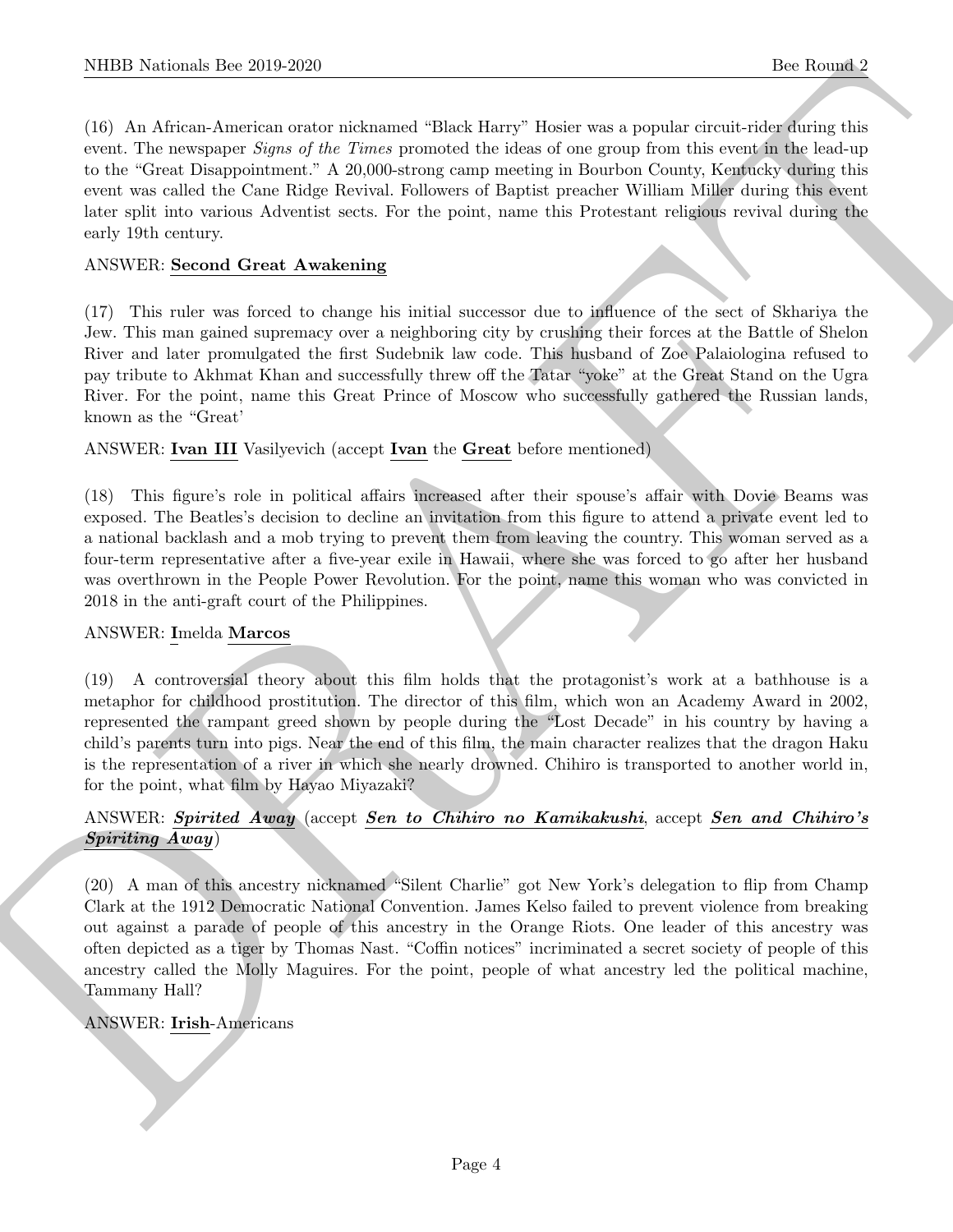NIBB Noticeals line 2019.269<br>
(21) This weak selection that the 2019 and set in the Mossov Dedecelons which may be Rooms 2<br>
(21) This was selected in the Mossov Density in the Mossov Density and the Mossov Density and the (21) This event was declared "null and void" in the Moscow Declarations which provided backing for the "first victim theory." This event failed to come to fruition in the July Putsch that included the assassination of Chancellor Engelbert Dollfuss. This event began when Kurt Schusnigg of the Fatherland Front refused to allow Arthur Seyss-Inquart to take his place. This event was meant to advance the goals of lebensraum, and it led to the creation of Land Osterreich. For the point, name this event in which Adolf Hitler's Wehrmacht secured Vienna.

ANSWER: **Anschluss** (accept Nazi Germany's **annexation** of **Austria**, accept merger of **Austria** and Germany and equivalents)

(22) The fifth prime minister of what is now this country once declared, "We are seceding from Chaos." The first president of this country earned part of his name after going through a "poison test" from the kasa tree and later faced the Simba Rebellion. The first prime minister of this nation worked with Belgian minister Walter Ganshiof and wrote an impromptu speech praising the "end to the humiliating slavery" that began under Leopold II. Joseph Kasa-Vubu and Patrice Lumumba led, for the point, what country that was known as Zaire under Mobutu Sese Seko?

ANSWER: Democratic Republic of the Congo (accept DR(O)C; accept Congo-Kinshasa, do not accept or prompt on "Republic of the Congo;" do not accept or prompt "Zaire")

(23) Merle Evans directed his band to play this song to alert personnel of the 1944 Hartford circus fire. Auberon Waugh described this song, sung by British football fans as "Here We Go," as the "national anthem of the working classes." Vladimir Horowitz wrote a difficult transcription of this piece for piano on becoming a U.S. citizen. A piccolo solo highlights the trio section of this work which was adopted as the national march of the U.S. in 1987. For the point, name this piece, often performed on July 4th, that was composed by John Philip Sousa.

# ANSWER: "The Stars and Stripes Forever"

(24) Responses to this event were meant "to divert your attention from the true question to be decided" according to the Tully letters. Participants in this event met at Braddock's Field after Revolutionary War officer James McFarlane was killed. William Findley tried to defuse this event by moving excise trials to local courts, and this event included an attack on John Neville's home at Bower Hill. This revolt was put down by troops led by Lighthorse Harry Lee and George Washington. For the point, name this 1791 revolt against a tax on distilled goods.

ANSWER: Whiskey Rebellion (accept Whiskey Revolt or Whiskey Insurrection)

(25) Claude Erignac was killed in this region by militant Yvan Colonna. Theodor von Neuhoff was chosen ´ to be this region's king by a man who was defeated at Ponte Novu. Independence leader's Pasquale Paoli had his memoirs recorded in James Boswell's Account of this region. This island's flag depicts a Moor's head wearing a white bandana. The House of Savoy consistently failed to take this island from French control despite itself controlling another island to the south. For the point, name this island where Napoleon was born, just north of Sardinia.

# ANSWER: Corsica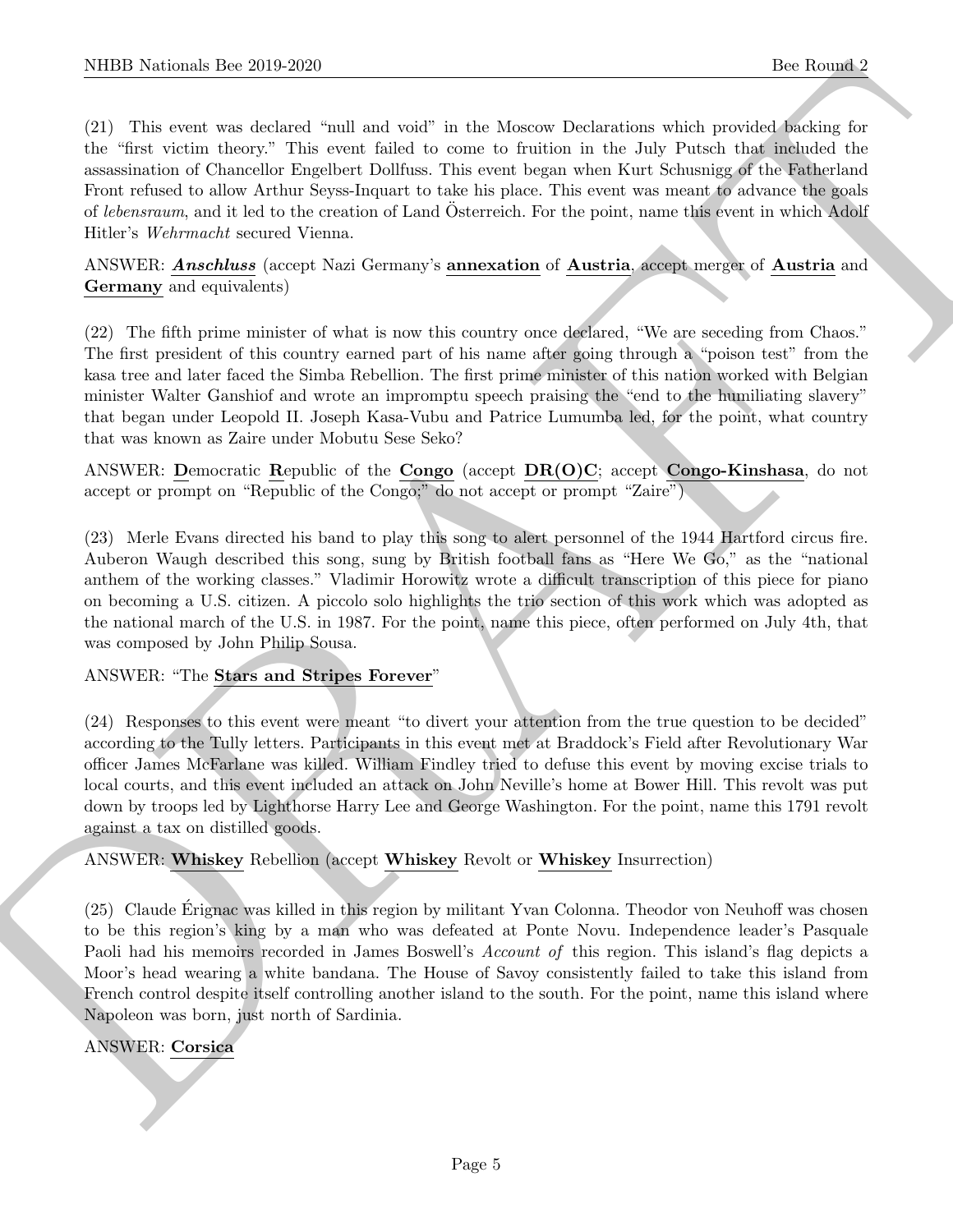(26) The government of this country introduced "Premium Friday" in 2017, a campaign to lower work hours. In this country, students who can not find a job will often repeat a year due to the practice of "simultaneous recruiting of new graduates." Steven Levitt and Stephen Dubner claim that 98% of adoptions in this country are from companies adopting their adult executives which has contributed to this country's population crisis. For the point, name this country where "salarymen" are often overworked, leading to a type of stress-caused death called karoshi.

# ANSWER: Japan (Nippon-koku; accept Nihon-koku)

(27) This state, along with its southern neighbor, is the setting of a collection of novellas about the struggles of American Jews leaving their ethnic ghettos, written by Philip Roth and titled Goodbye, Columbus. Perhaps the best known novel set in this state was originally supposed to be titled Trimalchio at a fictional location in this state. A character in that novel, Meyer Wolfsheim, is based on 1919 World Series fixer, Arnold Rothstein. For the point, name this state, the setting of F. Scott Fitzgerald's The Great Gatsby.

# ANSWER: New York

(28) Footballer Alfredo Di Stéfano was kidnapped in this country during the administration of president Rómulo Betancourt. Another president of this country supplied oil to Cuba in exchange for medics and was succeeded by a member of the MBR-200. A diplomat from this country, Juan Pablo Pérez Alfonso, created OPEC. The May, 2018 elections in this country have been contested, with Juan Guaidó serving as the acting president. For the point, name this nation, of which the UN still recognizes Nicolás Maduro as president.

# ANSWER: Bolivarian Republic of Venezuela

(29) Description acceptable. After Bernardino de Mendoza was connected to one of these events, the Bond of Association was drafted with William Cecil's help. Regnan in Excelsis, issued by Pope Pius V, excommunicated the target of these plots, one of which involved a Florentine banker and a Scottish Catholic bishop named John Lesley. Often carried out with Spanish aid, these plots included ones named for Throckmorton and Ridolfi. For the point, name these plots to replace a certain monarch with Mary, Queen of Scots.

ANSWER: Plots to assessinate Queen Elizabeth I of England (accept synonyms for "assassinate")

NIBB Noticeals line 2019.269<br>
(2013). The Rosenton of the conders are<br>shown in the formula in the conders are consisted "Premium Fishs" in 2017, a source<br>of the conders of the conders who can not the a pla will denote the (30) In this state, Sheriff Willis McCall and his deputy probably murdered African-American defendant Sam Shepherd and almost killed Walter Irvin. Over 50 African-Americans were killed in this state's Ocoee Massacre while much of the Black community at Rosewood in this state was razed in 1923. A tribe in this state was confined to a reservation by the Treaty of Moultrie Creek in 1823. Sparking a movement to pass the 1964 Civil Rights Act, Martin Luther King was arrested in, for the point, what state's city of St. Augustine?

# ANSWER: Florida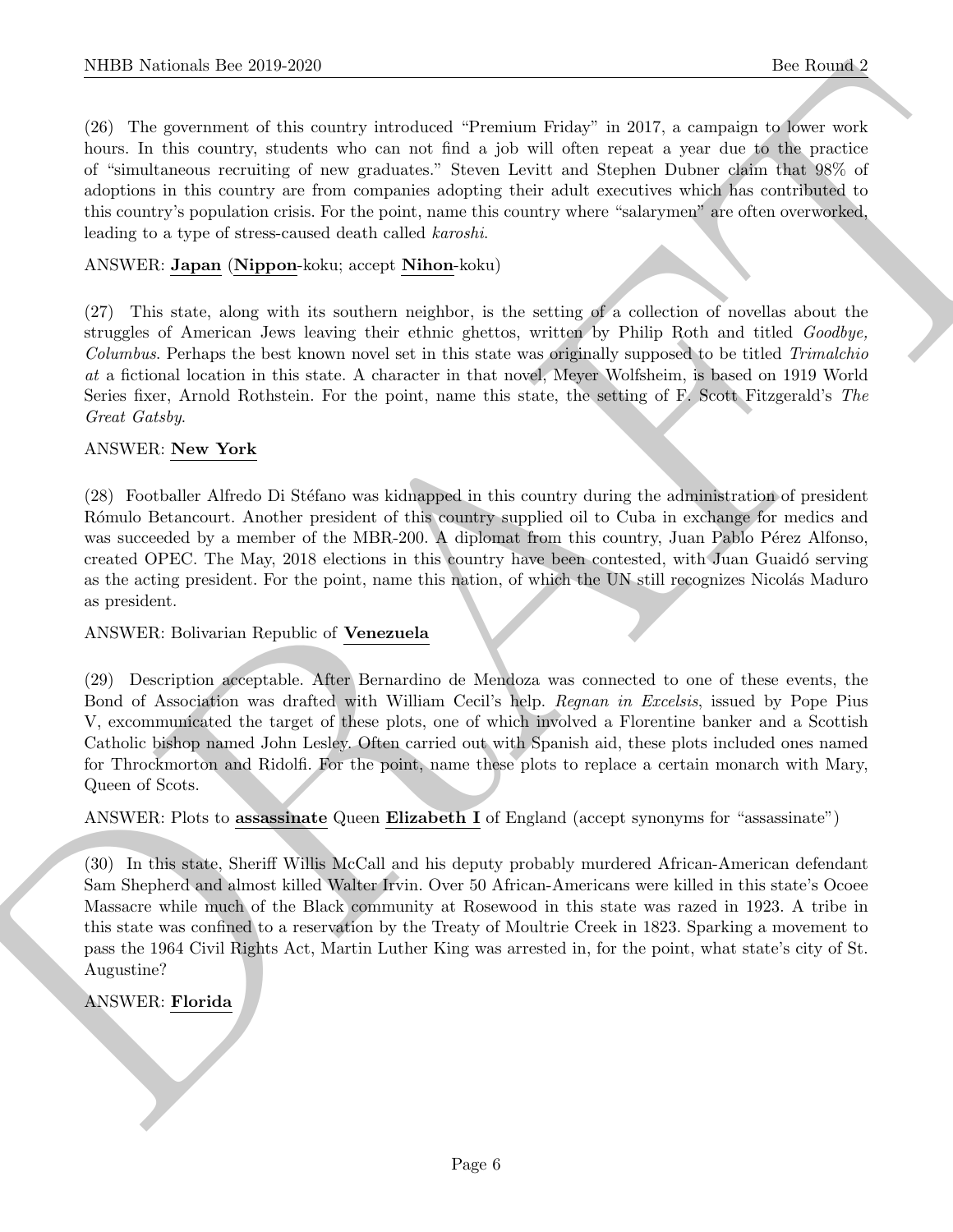(31) A 2017 book by Thomas Mullaney explores the creation of a variant of this technology called the Double Pigeon. Hou-Kun Chow's version of this technology used a rotating cylinder in an attempt to optimize it for Chinese use. Christopher Latham Sholes created a special layout for this technology, meant to reduce jamming, that was later adopted by E. Remington and Sons. The QWERTY layout was designed for, for the point, what machine that uses ink ribbons to allow the rapid creation of characters, the precursor to word processors?

# ANSWER: Typewriter (accept daziji)

(32) The Tianzu society fought against this practice and was led by Alicia Little. The Jie Chan Zu Hui fought this practice for which "golden lotuses" were created. Cotton bandages with blood and herb mixture were used for this practice, which required "flower bowl" and "horse-hoof" accessories. The Hakka did not practice this action which allowed some poorer women to marry into upper class families. This practice was challenged by Kang Youwei and the Foot Emancipation Society. For the point, name this Chinese practice of decreasing foot size.

# ANSWER: Foot binding (accept Min Nan)

(33) A flour merchant named Jesse Hawley advocated that the path of this project was conceived by the "Author of Nature" as it would bring more business to the Finger Lakes. The first section of this structure was a fifteen mile stretch ending in the city of Utica on the Mohawk River. The man who championed this structure was governor of New York when it was completed in 1825, and this structure was sometimes denigrated as "Clinton's Folly." For the point, name this structure that connects the Hudson River to a namesake Great Lake.

# ANSWER: Erie Canal

(34) These people were aided by the Duke of Buckingham during the Anglo-French War due to Cardinal Richelieu's siege of their stronghold of La Rochelle. Admiral of France, Gaspard II de Coligny, was one leader of these people who were targeted in the 1572 St. Bartholomew's Day Massacre. The Edict of Fontainebleau resumed state persecution of these people, who had earlier been granted religious freedom by Henry IV in the Edict of Nantes. For the point, name this group of John Calvin-inspired French Protestants.

# ANSWER: Huguenots

NIBB Noticeals line 200 200<br>
16: Rounds 2 (1900)<br>
16: Rounds 2 (1900)<br>
16: All Totok by House Mollow versions the considered wise of a scient of this collection<br>
16: Totok Pigen. Uncline case Charlotte science calculation (35) This politician criticized the United Kingdom for pushing abolition in Texas in a letter written to British ambassador Richard Pakenham. This man resigned during his lame duck period after casting the most tie-breaking votes of any U.S. vice president. This man's wife, Floride, turned women against Peggy Eaton in the Petticoat Affair. This man argued in his "Exposition and Protest" that his state was able to veto the Tariff of 1828, beginning the Nullification Crisis. For the point, name this vice president of Andrew Jackson from South Carolina.

# ANSWER: John C(aldwell) Calhoun